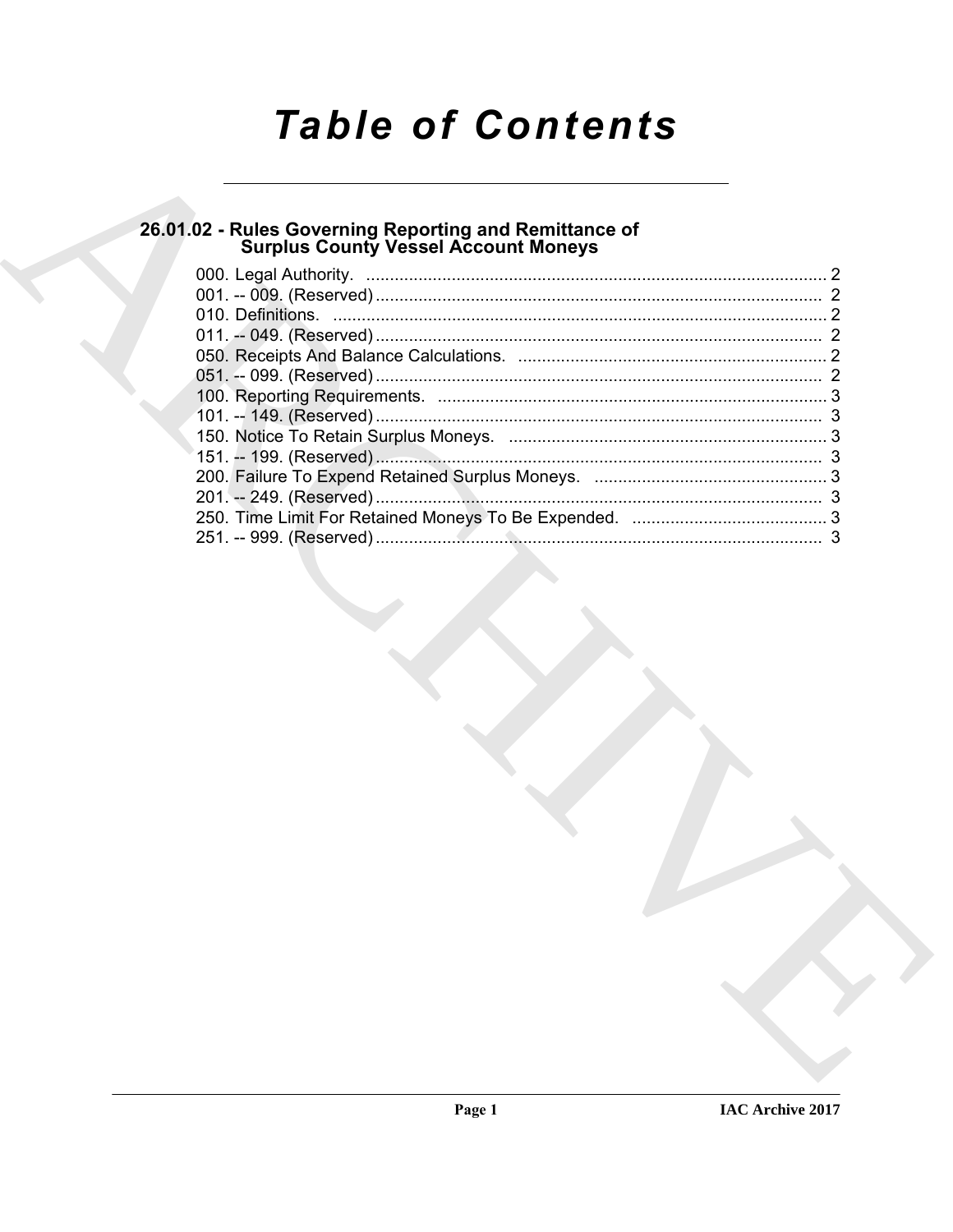#### **IDAPA 26 TITLE 01 CHAPTER 02**

#### **26.01.02 - RULES GOVERNING REPORTING AND REMITTANCE OF SURPLUS COUNTY VESSEL ACCOUNT MONEYS**

#### <span id="page-1-1"></span><span id="page-1-0"></span>**000. LEGAL AUTHORITY.**

**28.51.62 - RULES OCYENNER 0.2**<br> **28.51.62 - RULES OCYENNER ARCHIVER AND REMITTANCE OF**<br> **28.51.62 - RULES COUNTY RESER ACCOUNT MONEYS<br>
28.62 - RULES COUNTY RESERVATION (THE MAIN PONEYS CONTINUES)**<br> **28.62 - RULES COUNTY** These rules are promulgated by the Idaho Park and Recreation Board pursuant to the authority contained in Section 67-5201 et. seq. and 67-7002, Idaho Code; they are intended to further define and make specific the administration of Section 67-7013, Idaho Code.  $(7-1-93)$ Section  $67-7013$ , Idaho Code.

#### <span id="page-1-2"></span>**001. -- 009. (RESERVED)**

#### <span id="page-1-7"></span><span id="page-1-3"></span>**010. DEFINITIONS.**

For the purpose of these rules and Title 67, Chapter 70, Idaho Code, these terms are defined as follows: (7-1-93)

**County Vessel Fund**. The county dedicated fund established by Section 67-7013(7), Idaho Code, cense moneys received from the state vessel account are deposited. (7-1-93) into which boat license moneys received from the state vessel account are deposited.

<span id="page-1-12"></span><span id="page-1-10"></span><span id="page-1-9"></span><span id="page-1-8"></span>**02. Department**. The Idaho Department of Parks and Recreation. (7-1-93)

**03.** Adjusted Ending Fund Balance. All unobligated boat license moneys remaining in the county md at the end of the county fiscal year, the thirtieth day of September of each year. (7-1-93) vessel fund at the end of the county fiscal year, the thirtieth day of September of each year.

**Specific Purpose Expenditure**. An expenditure for planning, acquisition, or construction of a capital project, including equipment purchases. A specific purpose expenditure shall not include regular or ongoing maintenance costs.

<span id="page-1-13"></span>**05.** State Vessel Account. The state dedicated fund established by Section 67-7013, Idaho Code, into the phty-five percent (85%) of all boat license fees are deposited. (7-1-93) which eighty-five percent  $(85%)$  of all boat license fees are deposited.

<span id="page-1-11"></span>**06. Obligated Moneys**. Moneys in the county vessel fund which have been contractually committed as evidenced by a contract, or other binding agreement for goods or services. (7-1-93)

### <span id="page-1-4"></span>**011. -- 049. (RESERVED)**

### <span id="page-1-14"></span><span id="page-1-5"></span>**050. RECEIPTS AND BALANCE CALCULATIONS.**

Within sixty (60) days of the end of each county fiscal year, the clerk of each county with a boating improvement program, as recognized by the department, which has received moneys from the state vessel account shall: (7-1-93)

<span id="page-1-20"></span><span id="page-1-17"></span>**01. Ending Fund Balance**. Determine the ending fund balance of the county vessel fund; (7-1-93)

**02. Other Funds**. Subtract the ending balance of any moneys in the county vessel fund which were not from the state vessel account; (7-1-93) received from the state vessel account;

<span id="page-1-19"></span>**03. Obligated License Moneys**. Subtract obligated boat license moneys in the county vessel fund;

 $(7-1-93)$ 

<span id="page-1-18"></span>**04. Interest**. Subtract interest earned on boat license moneys and credited to the county vessel fund;  $(7-1-93)$ 

<span id="page-1-16"></span><span id="page-1-15"></span>**05. Adjusted Ending Fund Balance**. Determine the adjusted ending fund balance; (7-1-93)

**06. Boat License Moneys**. Calculate the total amount of boat license moneys deposited in the county nd from the state vessel account for the fiscal year. (7-1-93) vessel fund from the state vessel account for the fiscal year.

<span id="page-1-6"></span>**051. -- 099. (RESERVED)**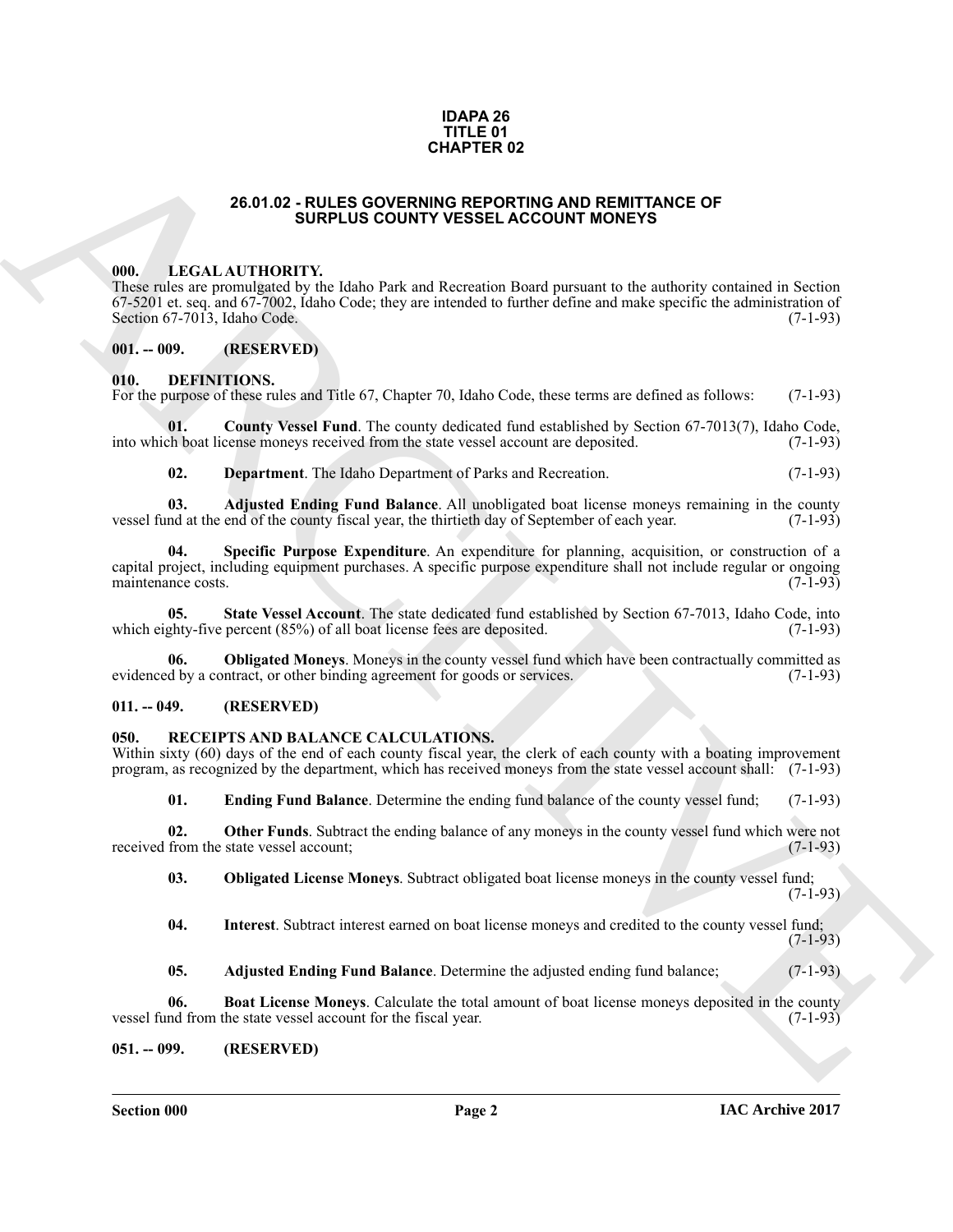#### *IDAHO ADMINISTRATIVE CODE IDAPA 26.01.02 - Reporting & Remittance of Department of Parks and Recreation Surplus County Vessel Account Moneys*

#### <span id="page-2-18"></span><span id="page-2-16"></span><span id="page-2-0"></span>**100. REPORTING REQUIREMENTS.**

<span id="page-2-17"></span>**01. Balance Less Than or Equal to Receipts**. If the adjusted ending fund balance is less than the amount received from the state vessel account, the county clerk shall complete department form # ACT 50.7 and return it to the department within thirty (30) calendar days after the adjusted ending fund balance calculation as required in Section 050 of this chapter. (7-1-93)

**Consideration of Paints and Reionation**<br>
10. **REPOINT DESCRIPTION INTO A CONSIDER CONTRACT CONSIDERATION**<br>
10. **ARCHIVED IN CONSIDERATION**<br>
10. **ARCHIVED INTO A CONSIDERATION**<br>
10. **ARCHIVED INTO A CONSIDERATION**<br>
10. **A 02. Balance Greater Than Receipts**. If the adjusted ending fund balance is greater than the amount received from the state vessel account during the fiscal year, the county clerk shall remit the surplus moneys to the department with department form # ACT 50.7, or, submit a notice to retain surplus moneys as specified in Section 150 of this chapter. The remittance or notice to retain surplus moneys must be returned to the department within thirty (30) calendar days after the adjusted ending fund balance calculation as required in Section 050 of this chapter. The moneys remitted to the department will be redistributed as provided by Idaho Code Section 67-7013(8). moneys remitted to the department will be redistributed as provided by Idaho Code Section 67-7013(8).

### <span id="page-2-1"></span>**101. -- 149. (RESERVED)**

### <span id="page-2-12"></span><span id="page-2-2"></span>**150. NOTICE TO RETAIN SURPLUS MONEYS.**

**01. Written Notice**. If there is a specific purpose expenditure (see Subsection 010.04 of this chapter) for which the county commissioners would like to retain surplus moneys in the county vessel fund, written notice must be delivered to the department specifying: (7-1-93)

<span id="page-2-15"></span>**a.** The dollar amount to be retained; (7-1-93)

**b.** The specific nature of the purpose for which moneys are to be retained; (7-1-93)

<span id="page-2-14"></span><span id="page-2-13"></span>**c.** The date(s) the moneys will be expended. (7-1-93)

**02.** Out of County Expenditures. If the expenditure is to be used outside the county submitting the ne recipient of the moneys shall provide a letter of concurrence to the department. (7-1-93) notice, the recipient of the moneys shall provide a letter of concurrence to the department.

**03. Compliance**. The department shall evaluate all notices to retain surplus moneys for compliance tion 67-7013, Idaho Code. (7-1-93) with Section  $67-7013$ , Idaho Code.

#### <span id="page-2-3"></span>**151. -- 199. (RESERVED)**

### <span id="page-2-8"></span><span id="page-2-4"></span>**200. FAILURE TO EXPEND RETAINED SURPLUS MONEYS.**

If the retained moneys are not expended or obligated by the date stated in the original notice as referenced in Section 150 of this chapter: (7-1-93) (3.150 of this chapter: (3.150 of this chapter:  $(7.1-93)$ )

<span id="page-2-11"></span>**01. Return of Funds**. The retained moneys shall be returned to the department for redistribution within ()) calendar days of the date by which the surplus moneys were to be expended; or (7-1-93) thirty  $(30)$  calendar days of the date by which the surplus moneys were to be expended; or

<span id="page-2-9"></span>**02. Amended Notice**. An amended notice shall be delivered to the department proposing additional time to complete the specific purpose for which surplus moneys were retained. The amended notice shall include any<br>supporting documents which detail the need for additional time. (7-1-93) supporting documents which detail the need for additional time.

<span id="page-2-10"></span>**03. Change of Purpose**. The amended notice may alter the specific purpose for which surplus moneys were retained. (7-1-93)

#### <span id="page-2-5"></span>**201. -- 249. (RESERVED)**

#### <span id="page-2-19"></span><span id="page-2-6"></span>**250. TIME LIMIT FOR RETAINED MONEYS TO BE EXPENDED.**

Retained moneys must be expended within three  $(3)$  years from the date of the original notice to retain surplus moneys, or be returned to the department for redistribution.  $(7-1-93)$ moneys, or be returned to the department for redistribution.

#### <span id="page-2-7"></span>**251. -- 999. (RESERVED)**